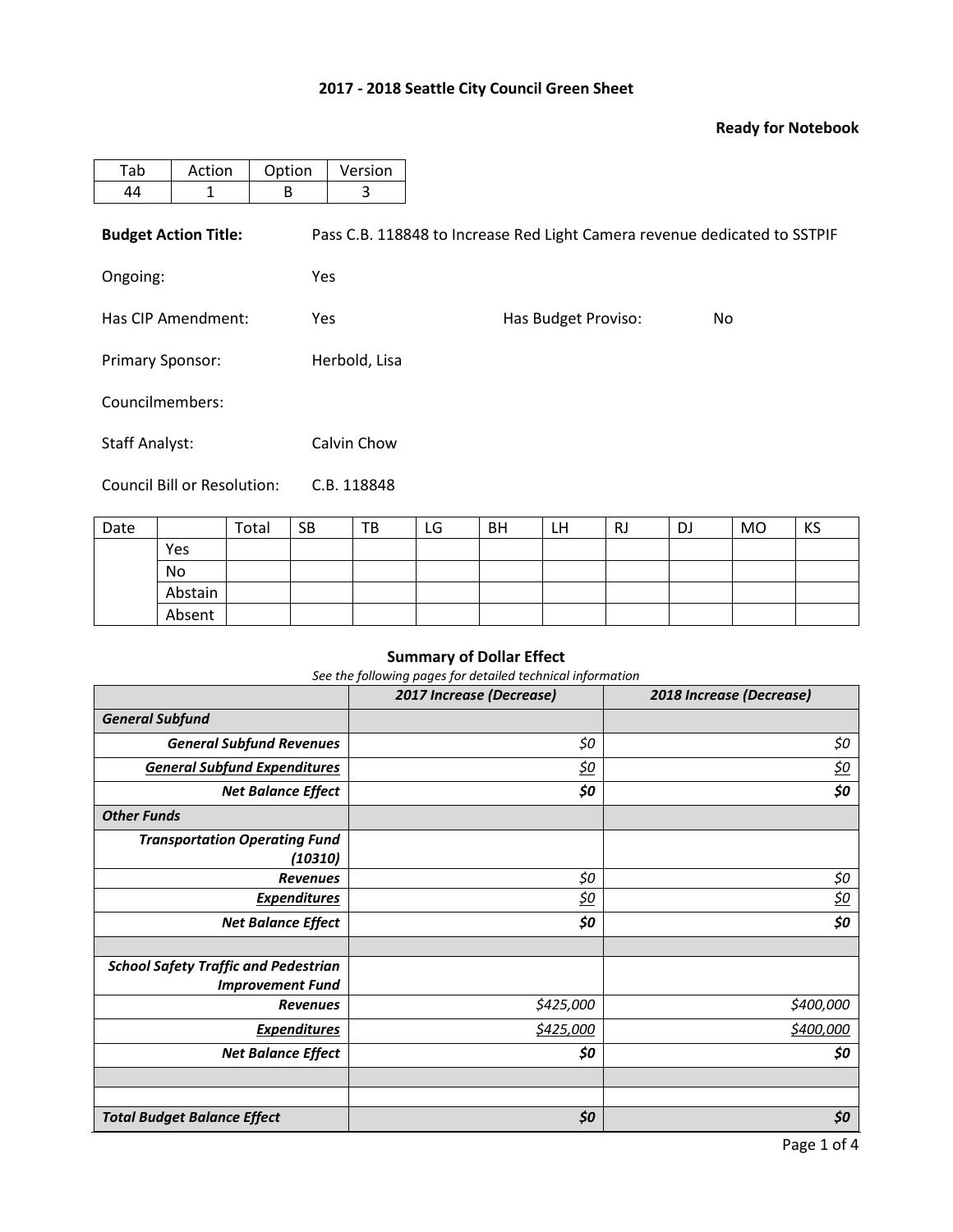| Action | Ontion | Version |
|--------|--------|---------|
|        |        |         |

### *Budget Action description:*

This green sheet recommends passage of C.B. 118848. The legislation would increase the amount of Red Light Camera revenue directed to the School Safety Traffic and Pedestrian Improvement Fund (SSTPIF). Currently 10% of Red Light Camera revenue goes to these programs, with the remaining funds supporting the General Subfund (GSF); this proposal would increase the percentage to 20%.

The proposal would result in (a) an increase in the SSTPIF of \$425,000 for 2017 and \$400,000 for 2018; (b) a corresponding increase in spending for the Pedestrian Master Plan - School Safety CIP project; (c) a corresponding increase in GSF transfer to the SSTPIF; (d) a corresponding decrease in GSF transfer to the Transportation Operating Fund; and (e) a corresponding reduction in expenditures in the Street Maintenance BCL.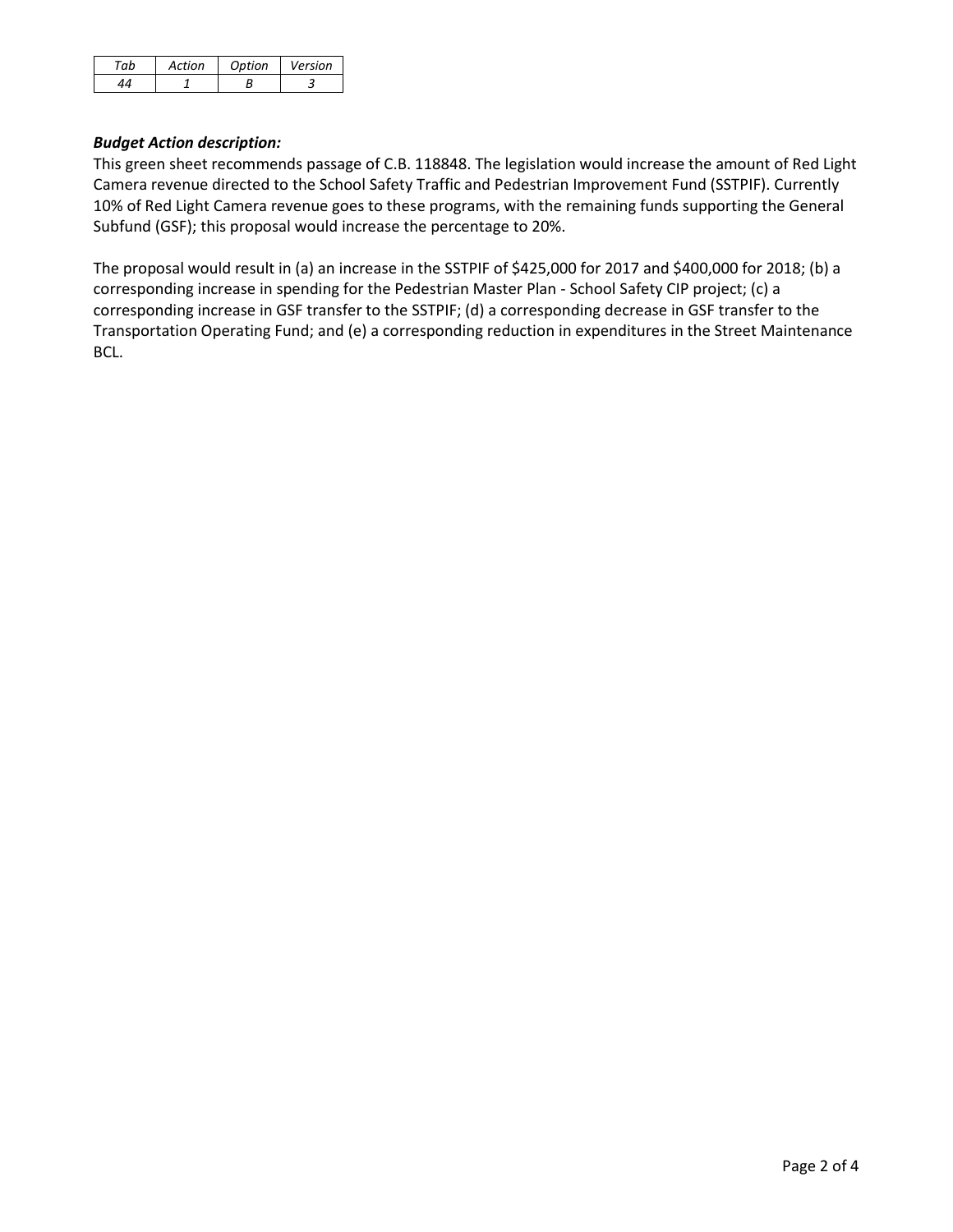| Artion | Option | Version |
|--------|--------|---------|
|        |        |         |

### **Budget Action Transactions**

**Budget Action Title:** Pass C.B. 118848 to Increase Red Light Camera revenue dedicated to SSTPIF

| #              | <b>Transaction Description</b> | <b>Position</b> | <b>Number</b>    | <b>FTE</b> | Dept       | <b>BCL or Revenue</b>        | <b>Summit</b> | Fund  | Year | Revenue       | <b>Expenditure</b> |
|----------------|--------------------------------|-----------------|------------------|------------|------------|------------------------------|---------------|-------|------|---------------|--------------------|
|                |                                | <b>Title</b>    | of               |            |            | <b>Source</b>                | Code          |       |      | <b>Amount</b> | <b>Amount</b>      |
|                |                                |                 | <b>Positions</b> |            |            |                              |               |       |      |               |                    |
| $\mathbf{1}$   | Increase SSTPIF Revenue        |                 |                  |            | <b>SZF</b> | Red Light Camera -           | 587001        | 18500 | 2017 | \$425,000     |                    |
|                | in 2017 - 20% Red Light        |                 |                  |            |            | 10% School                   |               |       |      |               |                    |
|                | Camera                         |                 |                  |            |            |                              |               |       |      |               |                    |
| $\overline{2}$ | Increase SSTPIF Revenue        |                 |                  |            | <b>SZF</b> | Red Light Camera -           | 587001        | 18500 | 2018 | \$400,000     |                    |
|                | in 2018 - 20% Red Light        |                 |                  |            |            | 10% School                   |               |       |      |               |                    |
|                | Camera                         |                 |                  |            |            |                              |               |       |      |               |                    |
| $\mathbf{3}$   | Transfer Red Light Camera      |                 |                  |            | FG         | <b>School Safety Traffic</b> | Q5971850      | 00100 | 2017 |               | \$425,000          |
|                | Revenue from FG to             |                 |                  |            |            | and Pedestrian               |               |       |      |               |                    |
|                | <b>SSTPIF - 2017</b>           |                 |                  |            |            | Improvement Fund             |               |       |      |               |                    |
| 4              | Transfer Red Light Camera      |                 |                  |            | FG         | <b>School Safety Traffic</b> | Q5971850      | 00100 | 2018 |               | \$400,000          |
|                | Revenue from FG to             |                 |                  |            |            | and Pedestrian               |               |       |      |               |                    |
|                | <b>SSTPIF - 2018</b>           |                 |                  |            |            | Improvement Fund             |               |       |      |               |                    |
| 5              | Transfer 2017 SSTPIF to        |                 |                  |            | <b>SZF</b> | School Safety                | SZF200        | 18500 | 2017 |               | \$425,000          |
|                | <b>TOF</b>                     |                 |                  |            |            | <b>Education and</b>         |               |       |      |               |                    |
|                |                                |                 |                  |            |            | Outreach,                    |               |       |      |               |                    |
|                |                                |                 |                  |            |            | Infrastructure               |               |       |      |               |                    |
|                |                                |                 |                  |            |            | Maintenance, and             |               |       |      |               |                    |
|                |                                |                 |                  |            |            | Capital                      |               |       |      |               |                    |
|                |                                |                 |                  |            |            | Improvements                 |               |       |      |               |                    |
| 6              | Transfer 2018 SSTPIF to        |                 |                  |            | <b>SZF</b> | <b>School Safety</b>         | SZF200        | 18500 | 2018 |               | \$400,000          |
|                | <b>TOF</b>                     |                 |                  |            |            | Education and                |               |       |      |               |                    |
|                |                                |                 |                  |            |            | Outreach,                    |               |       |      |               |                    |
|                |                                |                 |                  |            |            | Infrastructure               |               |       |      |               |                    |
|                |                                |                 |                  |            |            | Maintenance, and             |               |       |      |               |                    |
|                |                                |                 |                  |            |            | Capital                      |               |       |      |               |                    |
|                |                                |                 |                  |            |            | Improvements                 |               |       |      |               |                    |